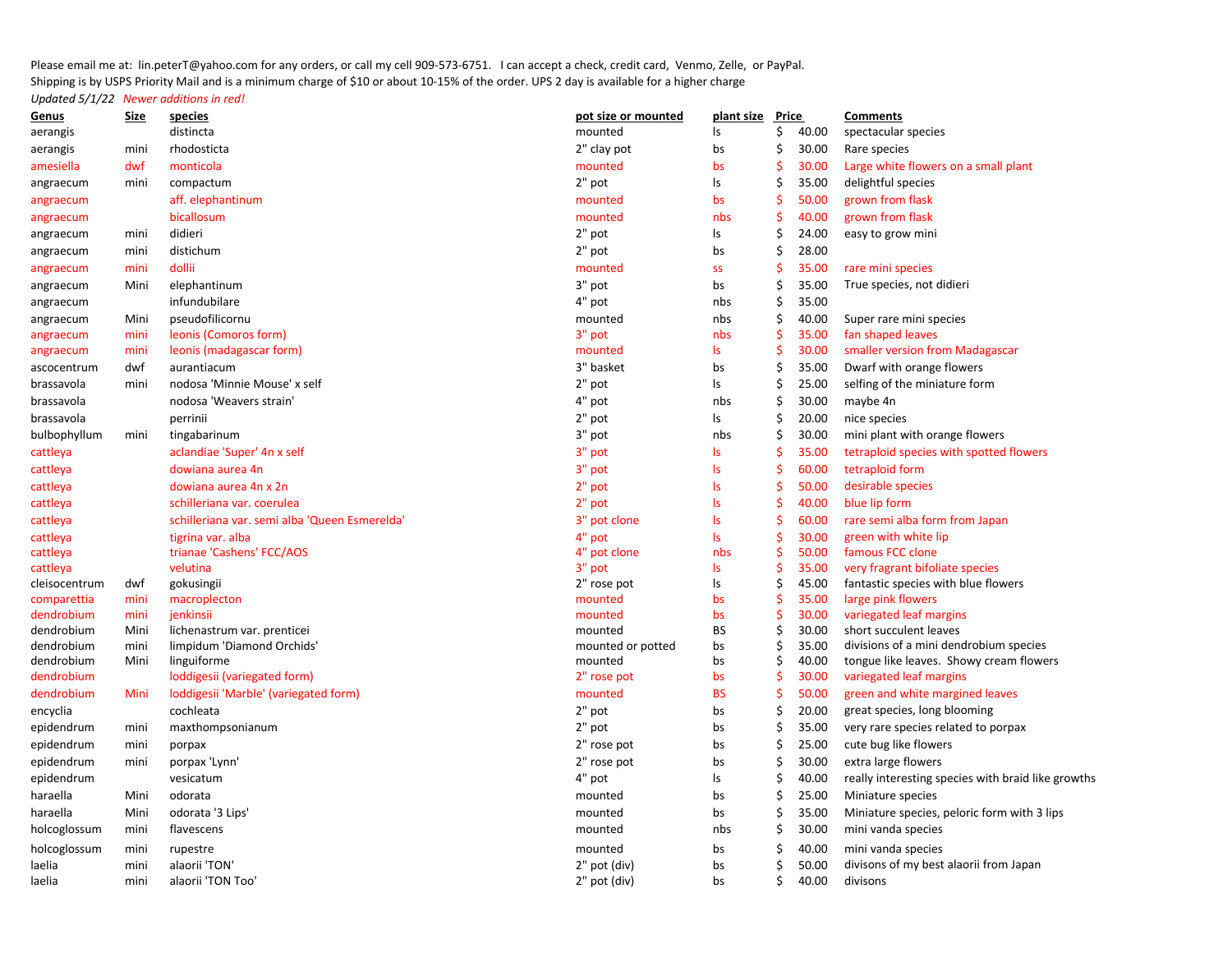| Genus                      | Size | species                                                                        | pot size or mounted | plant size Price |    |                | <b>Comments</b>                                             |
|----------------------------|------|--------------------------------------------------------------------------------|---------------------|------------------|----|----------------|-------------------------------------------------------------|
| laelia                     | mini | alaorii var. orlata x sib                                                      | 2" pot              | bs               | Ś  | 30.00          | orlata has pink rim around lip                              |
| laelia                     | mini | lundii var. coerulea                                                           | 2" pot              | bs               | \$ | 50.00          | Rare coerulea blue form                                     |
| laelia                     |      | purpurata flammea                                                              | 4" pot              | ls               |    | 30.00          | splash striping on petals                                   |
| laelia                     |      | purpurata werkhauseri striata                                                  | 2" pot              | ls.              |    | 20.00          | blue lip form                                               |
| leptotes                   | Mini | bicolor 4n (tetraploid) x sib                                                  | 2" pot              | bs               | S  | 35.00          | Miniature grower, tetraploid with larger leaves and flowers |
| leptotes                   | mini | bohnkiana                                                                      | mounted             | bs               | Ś  | 35.00          | tiny version of leptotes bicolor                            |
| leptotes                   | mini | unicolor                                                                       | mounted             | bs               |    | 35.00          | nice species with purple flowers                            |
| maxillaria                 | dwf  | schunkeana                                                                     | 3" pot              | bs               |    | 30.00          | black flowers!                                              |
| microcoelia                |      | exilis                                                                         | mounted             | bs               |    | 30.00          | rare leafless mounted on cork                               |
| microcoelia                |      | obovata                                                                        | mounted             | bs               |    | 30.00          | rare leafless mounted on cork                               |
| mystacidium                | Mini | venosum                                                                        | mounted             | bs               | \$ | 30.00          | my own breeding                                             |
| neofinetia                 | Mini | falcata 'Fujimusume'                                                           | 3" pot divisions    | bs               |    | 60.00          | divisions of pink flowers (hybrid)                          |
| neofinetia                 | Mini | falcata 'Yellow Dragon' x self                                                 | 2 " pots            | ls               | Ś  | 30.00          | selfing of yellow variety                                   |
| neofinetia                 | Mini | falcata 'Amami Island' out cross of 2 whites                                   | 3" pot              | ls               | \$ | 24.00          | white form                                                  |
| neofinetia                 | Mini | falcata 'Shutenno' pink spur                                                   | 3" pot divisions    | bs               | \$ | 30.00          | divisions of pink form                                      |
| neofinetia                 | Mini | falcata Stripe variegated                                                      | 2" rose pot         |                  | Ś  | 50.00          | yellow striped leaves                                       |
|                            |      | falcata 'Yellow' varieties                                                     |                     | bs               |    |                | yellow form                                                 |
| neofinetia                 | Mini |                                                                                | 3" pot divisions    | bs               | S  | 50.00          |                                                             |
| neofinetia                 | Mini | richardsiana                                                                   | 2" pot              | ls               |    | 30.00          | rare species from my breeding program                       |
| pleurothallis              |      | pectinata                                                                      | 2" pot              | ls               |    | 25.00          | unusual leaves that look like cups                          |
| renanthera                 |      | imschootiana                                                                   | 4' basket           | ls               |    | 40.00          |                                                             |
| schoenorchis               |      | fragrans                                                                       | mounted             | bs               | Ś  | 30.00          | tiniest vandaceous species                                  |
| schomburgkia               |      | undulata alba                                                                  | 3" pot              | ls               |    | 30.00          | rare yellow form                                            |
| solenangis                 |      | aphylla                                                                        | mounted             | nbs              |    | 40.00          | leafless species                                            |
| sophronitis                | mini | brevipedunculata 'Diamond Orchids' x sib                                       | mounted             | nbs              |    | 50.00          | brilliant red flowers                                       |
| sophronitis                | mini | cernua 'SVO' x self                                                            | mounted             | bs               | Ś  | 35.00          | micro mini species                                          |
| sophronitis                | mini | cernua 'Tokyo Giant' x self                                                    | mounted             | ls               |    | 50.00          | gold medal strain from Japan                                |
| sophronitis                | mini | coccinea 'Tokyo Mini' x 'Itty Bitty'                                           | mounted             | nbs              | Ś  | 60.00          | sibling cross of 2 mini varieties                           |
| sophronitis                | mini | wittigiana 'Pink Opal' x sib                                                   | mounted             | ls               | S  | 50.00          | pink flowers                                                |
| vanda                      |      | coerulea                                                                       | 4" pot              | nbs              |    | 50.00          | blue flowers                                                |
| vanda                      |      | coerulescens                                                                   | 4" pot              | nbs              |    | 50.00          | fragrant small blue flowers                                 |
| vanda                      |      | denisoniana var. Orange                                                        | 4" pot              | ls               |    | 40.00          | orange form                                                 |
| vanda                      |      | roeblingiana                                                                   | 3" pot              | ls               |    | 35.00          | great vanda species                                         |
| vanda                      |      | longitepala                                                                    | 3" pot              | ls               | S  | 40.00          | very rare species from my breeding program                  |
|                            |      |                                                                                |                     |                  |    |                |                                                             |
| <b>Brassavola Hybrids:</b> |      |                                                                                |                     |                  |    |                |                                                             |
| Bc.                        |      | (Bl. Richard Mueller x C. Mark Jones)                                          | 4" pot              | nbs              | \$ | 25.00          | new spotted brasavola hybrid                                |
| Bc.                        |      | (Brassavola nodosa x C. Mark Jones)                                            | 4" pot              | nbs              | \$ | 25.00          | new spotted brasavola hybrid                                |
| Bc.                        |      | Fantasy Bird (Slc. Angel's Fantasy x Bl. Richard Mueller)                      | 2" pot              | nbs              | \$ | 20.00          | my latest hybrid with splash petals                         |
| Bc.                        |      | Flo's Bird (Lc. Florence Lin x B. nodosa)                                      | 2" rose pot         | ls               | \$ | 20.00          | nice purple nodosa hybrid                                   |
| Bc.                        |      | Mary Dodson (C. schilleriana x B. nodosa)                                      | 4" pot              | bs               | \$ | 25.00          | green with spotted white lip                                |
| Bc.                        |      | Nodata (C. gutatta alba x B. nodosa)                                           | 2" pot              | nbs              | \$ | 15.00          | remake of popular hybrid using green form gutatta           |
| Be.<br>Be.                 |      | Encyclia mariae x Brassavola cordata<br>Encyclia phoenicea x Brassavola venosa | 2" pot<br>2" pot    | ls.<br>nbs       |    | 25.00<br>20.00 |                                                             |
| BI.                        |      | Bc. Goldfinch (Bl. Richard Mueller x Sophronitis cernua)                       | 2" pot              | ls               | \$ | 25.00          | Blooms orange than change to yellow!                        |
| BI.                        |      | Pinocchio (Brassavola Jiminey Cricket x Laelia alaorii)                        | 2" rose pot         | ls               |    | 15.00          | New novelty hybrid!                                         |
| BI.                        | mini | Brassavola Chickadee (B. venosa x Laelia lundii)                               | 2" rose pot         | bs               | \$ | 20.00          | my new hybrid                                               |
| BI.                        |      | Geppetto (Brassavola Aristocrat x Laelia alaorii)                              | 2" rose pot         | ls               | \$ | 20.00          | New novelty hybrid!                                         |
| BI.                        |      | Morning Glory (nodosa x purpurata sanguinea)                                   | 2" rose pot         | ls               | Ś  | 20.00          | new remake using dark purple form of purpurata              |
|                            |      |                                                                                |                     |                  |    |                |                                                             |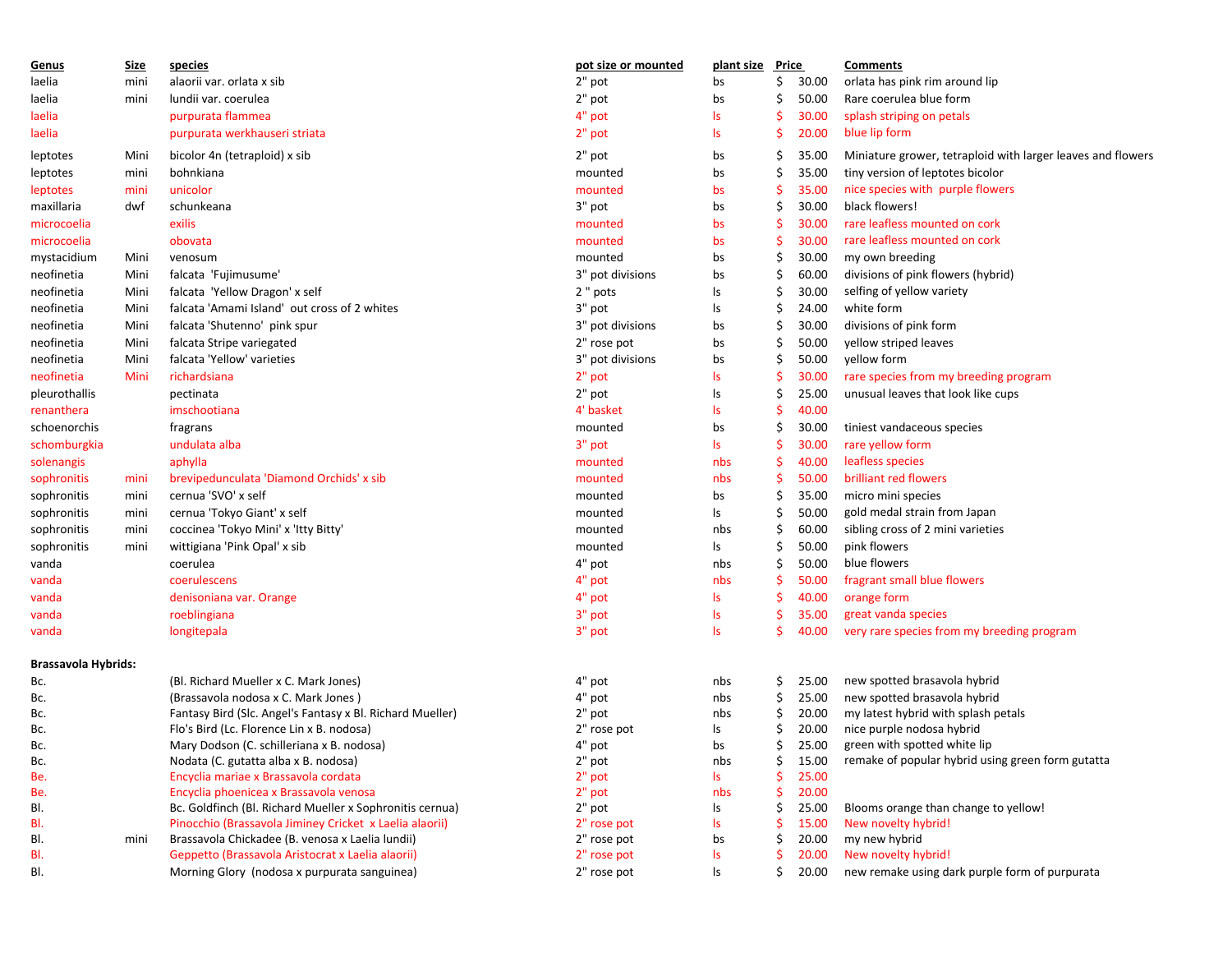| Genus                        | <b>Size</b> | species                                                         | pot size or mounted | plant size Price |     |       | <b>Comments</b>                            |  |  |
|------------------------------|-------------|-----------------------------------------------------------------|---------------------|------------------|-----|-------|--------------------------------------------|--|--|
| Blc.                         |             | (Button Top x Bl. Morning Glory) 'CT-Little Jolie'              | 4" rose pot (Clone) | bs               | Ś   | 30.00 | new laelia lundii clone!                   |  |  |
| BIc.                         |             | (Little Mike x Brassavola cordata)                              | 4" pot              | nbs              | \$  | 25.00 | new hybrid                                 |  |  |
| Blc.                         |             | Exotics Golden Sun x Brassavola cucullata                       | 2" pot              | ls               | \$  | 20.00 |                                            |  |  |
| BIc.                         |             | Haiku Dawn                                                      | $2"$ pot            | ls               | \$  | 18.00 |                                            |  |  |
| Blc.                         |             | Hippodamia (aclandiae x nodosa)                                 | 4" pot              | bs               | \$  | 30.00 | remake of popular hybrid                   |  |  |
| Blc.                         |             | Jungle Bird (Lc. Jungle Elf x Bl. Richard Mueller)              | 2" rose pot         | ls               | \$  | 20.00 | my new hybrid                              |  |  |
| Blc.                         |             | Lc. Jungle Elf x Brassavola nodosa                              | 2" rose pot         | ls               | \$  | 20.00 | my new brassavola hybrid                   |  |  |
| Blc.                         |             | Lc. Tiny Treasure x Brassavola nodosa                           | 2" rose pot         | ls               | Ś   | 20.00 | my new brassavola hybrid                   |  |  |
| Blc.                         |             | Pauwela Spots (Sun Spots x Richard Mueller)                     | 4" pot              | bs               | \$  | 25.00 | yellow with spots                          |  |  |
| Blc.                         |             | Sunset Glory (Richard Mueller x L. purpurata)                   | 4" pot              | bs               | \$, | 25.00 | remake of popular hybrid                   |  |  |
| Blc.                         |             | Maui's Frosty Green x Bc. Carnival Kids                         | 2" pot              | ls               | \$  | 18.00 |                                            |  |  |
| Brassavola                   |             | Aristocrat (digbyana x glauca)                                  | 2" pot              | ls               | \$  | 18.00 | large white flowers with fringe lip        |  |  |
| Brassavola                   |             | George Tyler (flagellaris x cucullata)                          | 2" rose pot         | nbs              | \$  | 20.00 | my new remake of this cucullata hybrid!    |  |  |
| Brassavola                   |             | Little Yaki (Little Stars x cucullata)                          | 2" rose pot         | bs               | \$  | 20.00 | my new hybrid similar to B. Yaki           |  |  |
| Brassavola                   |             | perrinii x acaulis                                              | 2" rose pot         | ls               | \$  | 25.00 | new hybrid                                 |  |  |
| <b>Brassavola</b>            |             | Yaki (B. nodosa 'Minnie' x B. cucullata 'Red')                  | $2"$ pot            | nbs              | -\$ | 25.00 | remake of popular hybrid using mini nodosa |  |  |
| Pot.                         |             | Pot. Little Toshie x Brassavola nodosa                          | 2" rose pot         | ls.              | \$  | 20.00 | my latest hybrid                           |  |  |
| Sb.                          | dwf         | B. nodosa x Soph. alagoensis                                    | 2" pot              | nbs              | S   | 25.00 | mini brassavola hybrid                     |  |  |
| Vnra.                        |             | Epc. Mem Young C. Lott x B. nodosa                              | $2"$ pot            | nbs              | Ś   | 18.00 | new hybrid with light green flowers        |  |  |
| Vnra.                        |             | Stephanie Takasaki x Bl. Richard Mueller                        | 2" pot              | ls               | Ś   | 20.00 | my latest hybrid, spotted flowers!         |  |  |
| Mini-catts:                  |             |                                                                 |                     |                  |     |       |                                            |  |  |
| L.                           | mini        | Barbara Tague (alaorii x praestans)                             | 2" pot              | bs               | S   | 20.00 | my remake of a micro mini hybrid           |  |  |
| Lc.                          | mini        | Burgundy Sun x Laelia sincorana                                 | 2" pot              | <b>Is</b>        | .\$ | 20.00 | Large pink flowers micro mini              |  |  |
| Lc.                          | mini        | Sally Huyn (dayana semi alba x alaorii orlata)                  | 2" pot              | nbs              | S   | 20.00 | my remake of a micro mini hybrid           |  |  |
| SI.                          | mini        | L. rupestris x Sophronitis wittigiana                           | 2" rose pot         | ls.              | S   | 25.00 | Hot pink flowers                           |  |  |
| SI.                          | dwf         | Maraca (Laelia anceps x Sophronitis cernua)                     | 2" pot              | nbs              | \$  | 20.00 | new cernua hybrid                          |  |  |
| SI.                          | mini        | Mini Fantasy (Slc. Angel's Fantasy x S. cernua                  | 2" pot              | nbs              | \$  | 20.00 | remake of my popular mini-catt             |  |  |
| Slc.                         | mini        | Circle of Angel's x Lazlo's Spark                               | 2" pot              | bs               | \$  | 18.00 |                                            |  |  |
| SIc.                         | mini        | Faikon Ball 'Yuan' (Slc. Candy Ball x S. cernua)                | 2" rose pot         | bs               | S   | 35.00 | Micro mini, yellow flowers                 |  |  |
| Slc.                         | mini        | Itsy Bitsy (Beaufort x alaorii)                                 | 2" pot              | bs               | S   | 18.00 | remake of micro mini yellow                |  |  |
| Slc.                         | mini        | L. rupestris x Slc. Miyuki Little King                          | 2" rose pot         | bs               | .\$ | 20.00 | <b>Purple starry flowers</b>               |  |  |
| Slc.                         | mini        | L. rupestris x Slc. Virginia Dickey                             | 3" pot              | bs               | \$  | 20.00 | Purple starry flowers                      |  |  |
| Slc.                         | mini        | Mini Beau (Minipet x Beaufort)                                  | 2" pot              | bs               | \$  | 18.00 | remake of orange mini-catts                |  |  |
| Slc.                         | mini        | Richard Stone (Slc. Circle of Life x S. coccinea 4n)            | 2" pot              | ls.              | Ś   | 30.00 | remake of solid red mini                   |  |  |
| SIc.                         | mini        | Virgina Dickey x Angel Eyes                                     | 2" rose pot         | bs               | \$  | 18.00 | possible splash petal                      |  |  |
| SIc.                         | mini        | Virgina Dickey x Higher Multiplier                              | 2" rose pot         | bs               | S   | 18.00 | Solid reds                                 |  |  |
| Slc.                         | mini        | Virgina Dickey x Loud Nine                                      | 2" rose pot         | bs               | -\$ | 18.00 | Solid reds                                 |  |  |
| Slc.                         | mini        | Virgina Dickey x Trudy Marsh                                    | 2" pot              | bs               | \$  | 18.00 |                                            |  |  |
| Sophronitis                  | mini        | Arizona (coccinea 'Itty Bitty' x brevipedunculata 'Nevada City' | mounted             | bs               | \$  | 40.00 | remake using my micro mini coccinea        |  |  |
| Sophronitis                  | mini        | Brazil (wittigiana x brevipedunculata                           | mounted or potted   | ls               | \$  | 40.00 | micro mini bright pinks                    |  |  |
| <b>Sophronitis</b>           | mini        | Scarlet Imp (brevipedunculata x cernua)                         | mounted             | ls               | \$  | 30.00 | micro mini orange reds                     |  |  |
| Cattleya Hybrids<br>Cattleya |             | Cantagalo 'Floralia Spots' AM/AOS                               | 4" pot clone        | ls               | \$  | 30.00 | spotted bifoliate                          |  |  |
| Cattleya                     |             | Chamberiana 4n (dowiana 4n x leopoldii 4n)                      | 4" pot              | ls               | \$  | 30.00 | remake of famous hybrid                    |  |  |
| Cattleya                     |             | Luminosa aurea (L. tenebrosa aurea x C. dowiana aurea)          | 2" rose pot         | ls               | \$  | 35.00 | remake with yellow parents                 |  |  |
| Cattleytonia                 |             | Why Not                                                         | 4" pot              | bs               | Ś   | 30.00 | remake of the red form                     |  |  |
|                              |             |                                                                 |                     |                  |     |       |                                            |  |  |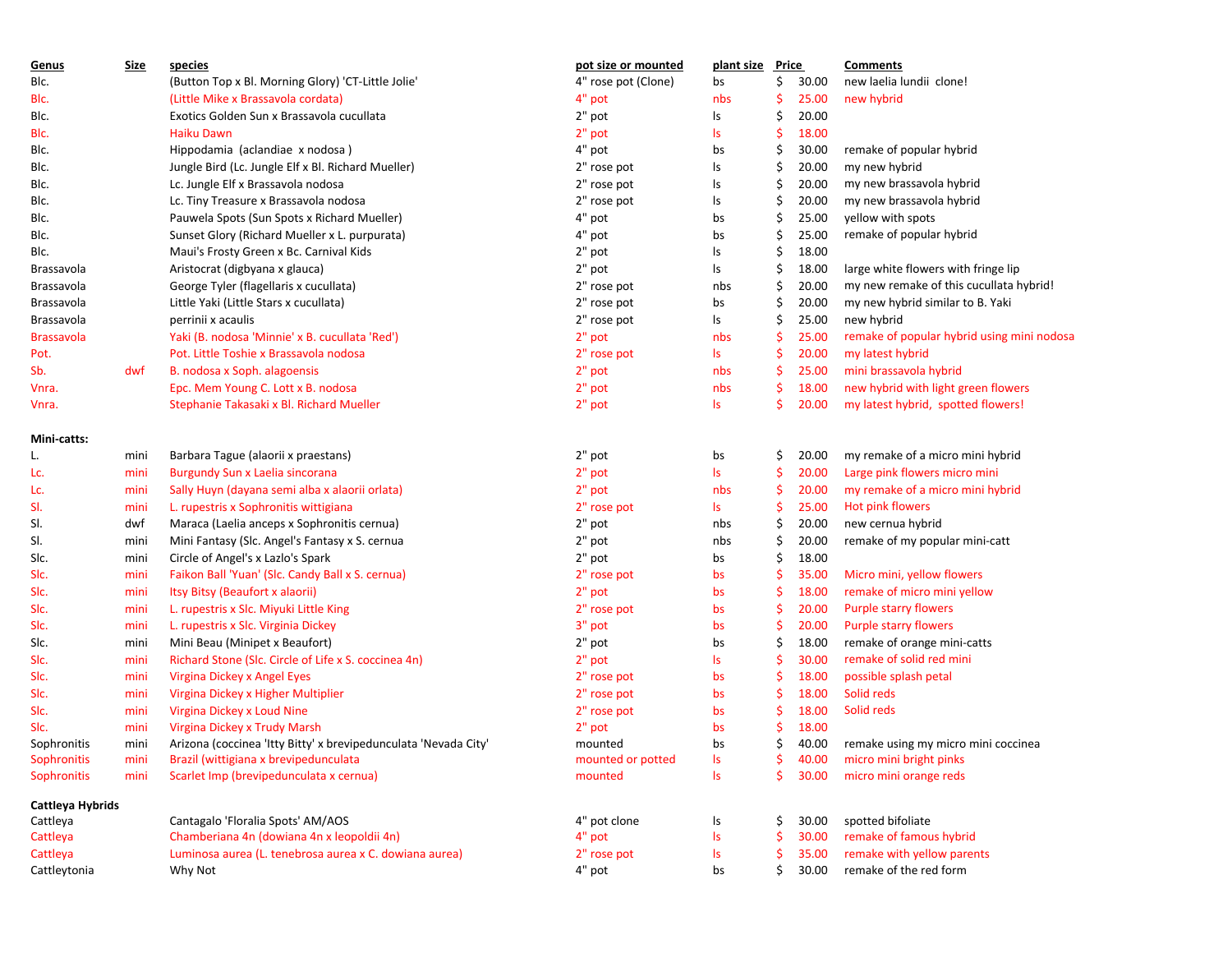| <u>Genus</u>                       | <b>Size</b>  | species                                                              | pot size or mounted   | plant size Price |         |                | <b>Comments</b>                                          |
|------------------------------------|--------------|----------------------------------------------------------------------|-----------------------|------------------|---------|----------------|----------------------------------------------------------|
| Cattleytonia                       |              | Why Not var. aurea (yellow form)                                     | 3" pot                | ls               | Ś       | 25.00          | rare yellow form                                         |
| Epicattleya                        |              | Black Comet (Mive Etoile Noir x cochleata)                           | 4" pot                | nbs              | \$      | 40.00          | remake -super dark flowers! sought after for years!      |
| Epidendrum                         | mini         | Panama Ruby (porpax x medusae)                                       | 2" rose pot           | bs               | Ś       | 30.00          | cute hybrid!                                             |
| Epilaeliocattleya                  |              | Golden Sunburst 'Exotic Orchids'                                     | 4" pot clone          | bs               | \$.     | 35.00          | Super fragrant yellow clusters                           |
| Laelia                             | dwf          | L. Petitfleur x L. rupestris                                         | 3" pot                | nbs              | \$      | 20.00          |                                                          |
| Laelia                             |              | Zip                                                                  | 4" pot                | nbs              | Ś       | 35.00          |                                                          |
| Lc.                                |              | <b>Tropical Pointer 'Cheetah'</b>                                    | 4" pot clone          | ls.              | S       | 35.00          | lovely spotted cluster                                   |
| Lc.                                |              | Callistoglossa coerulea (L. purpurata x C. warscewiczii coerulea)    | 3" pot                | ls               | Ŝ       | 25.00          |                                                          |
| Lc.                                |              | Lc. Rojo x L. rupestris                                              | 2" pot                | ls.              | \$.     | 20.00          | expecting tall spikes of purple orange flowers           |
|                                    |              |                                                                      | 4" pot                |                  | \$      | 40.00          | these have blue lips and fragrant!                       |
| Lc.                                |              | Mareeba Tiger coerulea (schilleriana x leopoldii)                    |                       | nbs              |         |                |                                                          |
| Lc.                                |              | Triumphans x L. tenebrosa                                            | 3" pot                | ls.              | Ś       | 25.00          | similar to Lc. Luminosa                                  |
| SIc.                               | dwf          | Slc. Virginia Dickey x L. rupestris                                  | 3" pot                | nbs              | \$      | 20.00          |                                                          |
| SIc.                               |              | Dorothy Elliot 'Fuchsia Fire' HCC/AOS                                | 4" pot                | bs               | \$      | 40.00          | Fuchsia red anceps hybrid!                               |
| SIc.                               |              | Hsiang Yu Red Pearl                                                  | 2" rose pot           | ls               | Ś       | 20.00          | remake of red cluster blooming hybrid                    |
| Vanda Hybrids                      |              |                                                                      |                       |                  |         |                |                                                          |
| Ascocenda                          |              | Dragon's Fire (Rumrill 'DO Giant' x V. longitepala)                  | 4" pot                | bs               | S       | 40.00          | my new hybrid                                            |
| Ascocenda                          |              | Rumrill 'DO Giant' x self                                            | 4" pot                | ls               | \$      | 30.00          | A. curvifolium x V. cristata                             |
| Ascofinetia                        | mini         | Kaori (Cherry Blossom x Neo. falcata) divisions                      | 2" rose pot           | bs               | \$      | 40.00          | select divisions                                         |
| Darwinara                          | mini         | Deep Blue Seas x Neo. falcata 'Tamakongo'                            | 2" pot                | ls.              | \$.     | 25.00          | My new mini vanda hybrid                                 |
| Darwinara                          | mini         | Dragon's Eye (Dar. Charm x V. cristata)                              | 2" rose pot           | nbs              | \$.     | 30.00          | My new mini vanda hybrid                                 |
| Darwinara                          | Mini         | Rainbow Stars divisions                                              | 3" pot (divsions)     | bs               | \$      | 50.00          | Divisions of selected color forms                        |
| Holconopsis                        | mini         | Yawi's Little Erik (H. flavescens x Phal. philippinensis)            | 2" pot                | bs               | Ś       | 35.00          | small growing intergeneric                               |
| Holcostylis                        | dwf          | MS Sunlight (H. flavescens x R. gigantea                             | 4" pot                | bs               | \$      | 35.00          | fragrant white with colored lip                          |
|                                    |              |                                                                      |                       |                  |         |                | New clone from Taiwan                                    |
| Holeridestylis<br><b>Neostylis</b> | dwf<br>mini  | <b>TDLC Shy Virgin</b><br>Dragon's Talon (Neos. Pinky x V. cristata) | 4" pot<br>2" rose pot | bs<br>nbs        | \$.     | 40.00<br>30.00 | My new mini vanda hybrid                                 |
| Neostylis                          | dwf          | Pinky 'Magenta' x sib                                                | 4' pot                | bs               | Ś       | 35.00          | remake of the magenta form                               |
| Renanetia                          | dwf          | Sunrise 'Praesong' Am/AOS                                            | 4" pot (Clone)        | bs               | \$      | 30.00          | best of the hybrid, orange flowers                       |
| Seidenanda                         |              | Teddy Bear (S. mitrata x V. lamellata)                               | 4" pot                | ls.              | \$.     | 30.00          | nice intergeneric hybrid                                 |
| Vanda                              | dwf          | lombokensis x pumila                                                 | 3" pot                | ls               | Ś       | 30.00          | cool tolerant hybrid                                     |
| Vanda                              | dwf          | coerulea x pumila                                                    | 4" pot                | nbs              | S       | 30.00          | cool tolerant hybrid                                     |
| Vanda                              |              | Vanda Paki (V. cristata x suavis tricolor)                           | 2" pot                | ls               | \$      | 20.00          | my remake of popular hybrid                              |
| Vandachostylis                     | dwf          | Freckles (Ascf. AF Buckman x Rhyncostylis gigantea)                  | 2" pot                | ls               | Ś       | 25.00          | my new mini intergeneric hybrid                          |
| Vandofinetia                       | dwf          | Vfa. Virgil (V. cristata x N. falcata)                               | 4" pot                | bs               | \$      | 30.00          | small growing Vanda hybrid                               |
| Vandoglossum                       | dwf          | (H. subulifolium x Asctm. christensonianum)                          | 4" pot                | nbs              | \$.     | 30.00          | Dwf intergeneric hybrid                                  |
| Vandoglossum                       | dwf          | (H. subulifolium x Asctm. miniatum)                                  | 4" pot                | nbs              | Ś       | 30.00          | Dwf intergeneric hybrid                                  |
| Vandoglossum                       | Mini         | Apple Blossom (Ascf. AF Buckman x Holc. Pink Jenny)                  | 2" pot                | nbs              | \$      | 25.00          | My new mini intergeneric hybrid                          |
| Vandoglossum                       | dwf          | H. flavescens x V. coerulescens                                      | 4" pot                | bs               | \$      | 40.00          | mini intergeneric hybrid                                 |
| Vandoglossum                       | dwf          | H. rupestre x Asctm. curvifolium                                     | 4" pot                | bs               | \$      | 35.00          | mini intergeneric hybrid                                 |
| Vandoglossum                       | Mini         | H. rupestre x Asctm. garayi                                          | 4" pot                | bs               |         | 35.00          | mini intergeneric hybrid                                 |
| Vandoglossum                       | Mini         | H. rupestre x Asctm. pusillum                                        | 2" pot                | bs               | \$      | 30.00          | mini intergeneric hybrid                                 |
| Vandoglossum                       | dwf          | H. rupestre x Vanda cristata                                         | 4" pot                | bs               |         | 35.00          | mini intergeneric hybrid                                 |
| Vandoglossum                       | dwf          | Pear Blossom (H. rupestre x Asctm. christensonianum)                 | 4" pot                | bs               |         | 35.00          | mini intergeneric hybrid                                 |
| Vandoglossum                       | dwf          | V. coerulescens x H. rupestre                                        | 4" pot                | bs               |         | 40.00          | mini intergeneric hybrid-fragant!                        |
| Vandoglossum                       | dwf          | Vanda jennae x Hol. lingulatum                                       | 4" pot                | nbs              | Ś       | 35.00          |                                                          |
| <b>Miscellaneous Hybrids:</b>      |              |                                                                      |                       |                  |         |                |                                                          |
| Aerangis<br>Angraecum              | mini<br>mini | Lindsay (rhodosticta x hyaloides)<br>Joyce Stewart                   | 2" pot<br>2" pot      | bs<br>bs         | S<br>\$ | 30.00<br>40.00 | remake of a mini hybrid<br>Divisions of this mini hybrid |
|                                    |              | Neil McCormick (capense x braybonae)                                 |                       |                  |         |                | One of my hybrids. Cascades of white flowers             |
| Mystacidium                        | Mini         |                                                                      | mounted               | bs               | S       | 35.00          |                                                          |